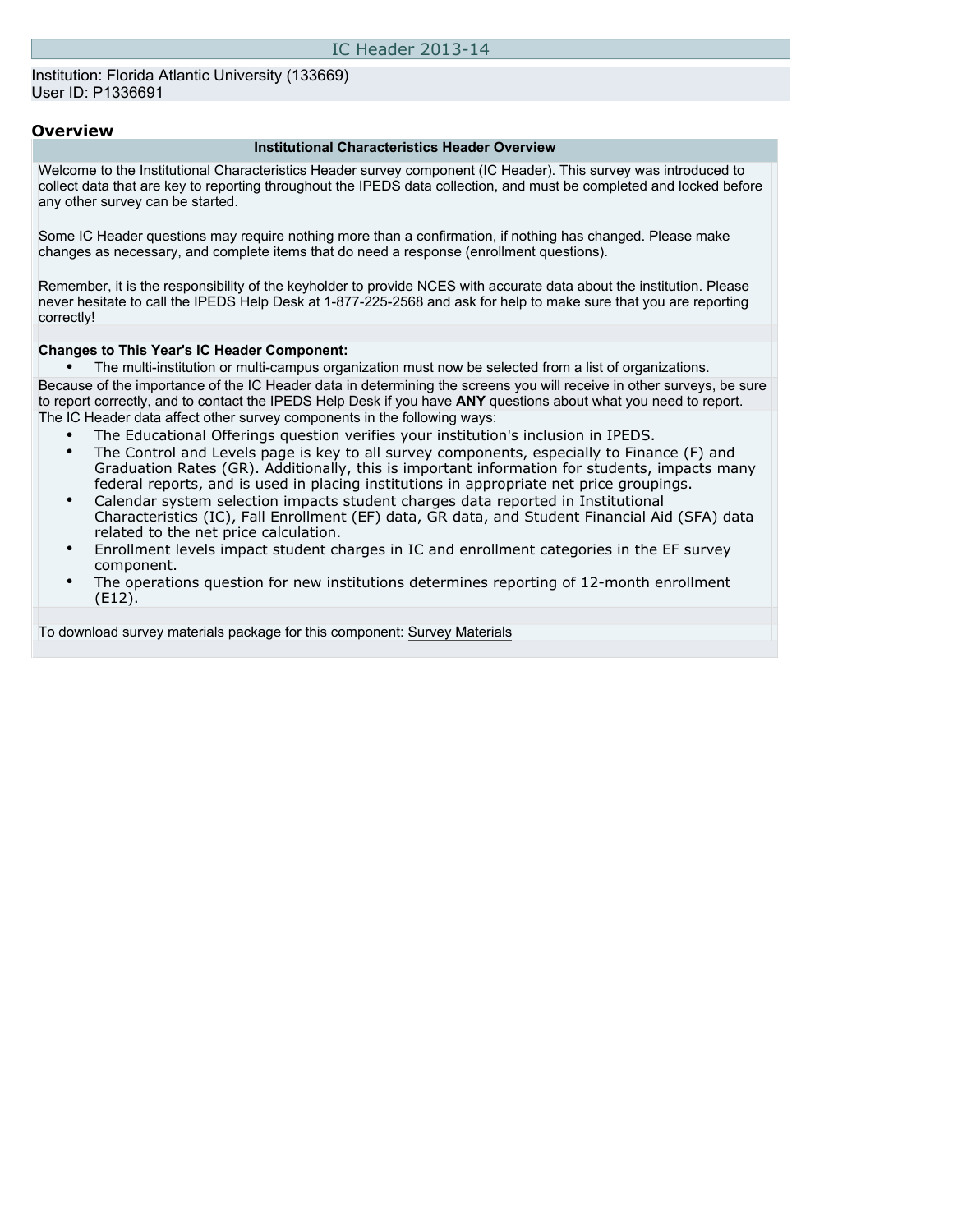### **Part A - Educational Offerings**

**1. Which of the following types of instruction/programs are offered by your institution? [Check one or more]**

*If your institution does not offer occupational, academic or continuing professional programs, you are not expected to complete this or any other IPEDS survey.*

|   | Occupational, may lead to a certificate, degree, or other formal award |
|---|------------------------------------------------------------------------|
| ⊽ | Academic, leading to a certificate, degree, or diploma                 |
|   | Continuing professional (postbaccalaureate only)                       |
|   | Recreational or avocational (leisure) programs                         |
|   | Adult basic or remedial instruction or high school equivalency         |
|   | Secondary (high school)                                                |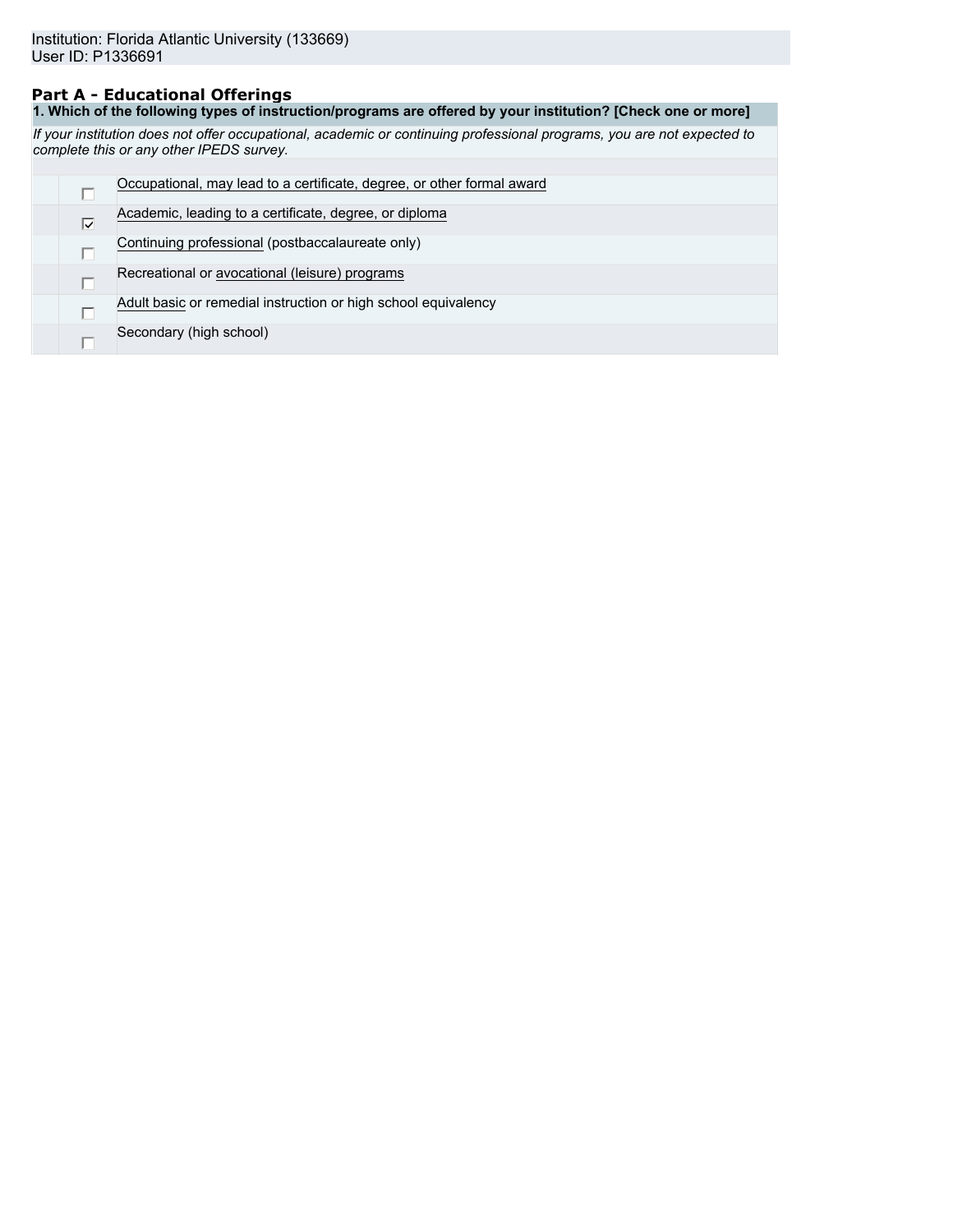## **Part B - Organization - Control and Levels**

|  | 1. What is your institutional control or affiliation? |  |
|--|-------------------------------------------------------|--|
|--|-------------------------------------------------------|--|

*Be sure to select the correct control for your institution. Errors on this question have an impact throughout the IPEDS surveys, in federal reporting, in net price groupings, and on your institutions appearance to students. If you reported incorrectly in a previous year, please contact the Help Desk at 877.225.2568 to correct the error.*

| <b>O</b> Public - Select<br>primary and or<br>secondary<br>controls below |
|---------------------------------------------------------------------------|
| Primary control Secondary control (if applicable)                         |
| State   v                                                                 |
| Private for-profit                                                        |
| $\bigcap$ Private not-for-profit independent (no religious affiliation)   |
| Private not-for-profit religious affiliation - Select affiliation below   |
| Select One <sup>-</sup>                                                   |
|                                                                           |

### **2. What award levels are offered by your institution? [Check all that apply]**

When reporting award levels for sub baccalaureate certificates (levels 1, 2, and 4), **determine program length by the number of credit or contact hours**, NOT the academic year length in parentheses. The academic year length is meant only to provide context.

The 'Other' award level should not be used unless your program truly does not fit any of the other award levels. We expect very few institutions to fit the 'Other' category.

| <b>Award Level</b>              |                     |                                                                                                                                                                                                                                                                                                            |
|---------------------------------|---------------------|------------------------------------------------------------------------------------------------------------------------------------------------------------------------------------------------------------------------------------------------------------------------------------------------------------|
| <b>BELOW THE BACCALAUREATE:</b> |                     |                                                                                                                                                                                                                                                                                                            |
| 1                               |                     | Postsecondary award, certificate, or diploma of (less than one academic year)<br>- less than 900 contact or clock hours, or<br>- less than 30 semester or trimester credit hours, or<br>- less than 45 quarter credit hours                                                                                |
| 2                               |                     | Postsecondary award, certificate, or diploma of (at least one but less than two academic<br>$\sqrt{years}$<br>- at least 900 but less than 1800 contact or clock hours, or<br>- at least 30 but less than 60 semester or trimester credit hours, or<br>- at least 45 but less than 90 quarter credit hours |
| 3                               | $\overline{\vee}$   | Associate's degree                                                                                                                                                                                                                                                                                         |
| 4                               |                     | Postsecondary award, certificate, or diploma of (at least two but less than four academic<br>years)<br>- 1800 or more contact or clock hours, or<br>- 60 or more semester or trimester credit hours, or<br>- 90 or more quarter credit hours                                                               |
| <b>BACCALAUREATE AND ABOVE:</b> |                     |                                                                                                                                                                                                                                                                                                            |
| 5                               | ঢ়                  | Bachelor's degree or equivalent                                                                                                                                                                                                                                                                            |
| 6                               |                     | Postbaccalaureate certificate                                                                                                                                                                                                                                                                              |
| 7                               | $\overline{\vee}$   | <b>Master's degree</b>                                                                                                                                                                                                                                                                                     |
| 8                               | $\overline{\vee}$   | Post-master's certificate                                                                                                                                                                                                                                                                                  |
| 17                              | ⊽                   | Doctor's degree-research/scholarship                                                                                                                                                                                                                                                                       |
| 18                              | $\overline{\nabla}$ | Doctor's degree-professional practice                                                                                                                                                                                                                                                                      |
| 19                              |                     | Doctor's degree-other                                                                                                                                                                                                                                                                                      |
| 12                              |                     | Other (specify in box below)                                                                                                                                                                                                                                                                               |
|                                 |                     | You may use the space below to provide context for the data you've reported above.                                                                                                                                                                                                                         |
|                                 |                     |                                                                                                                                                                                                                                                                                                            |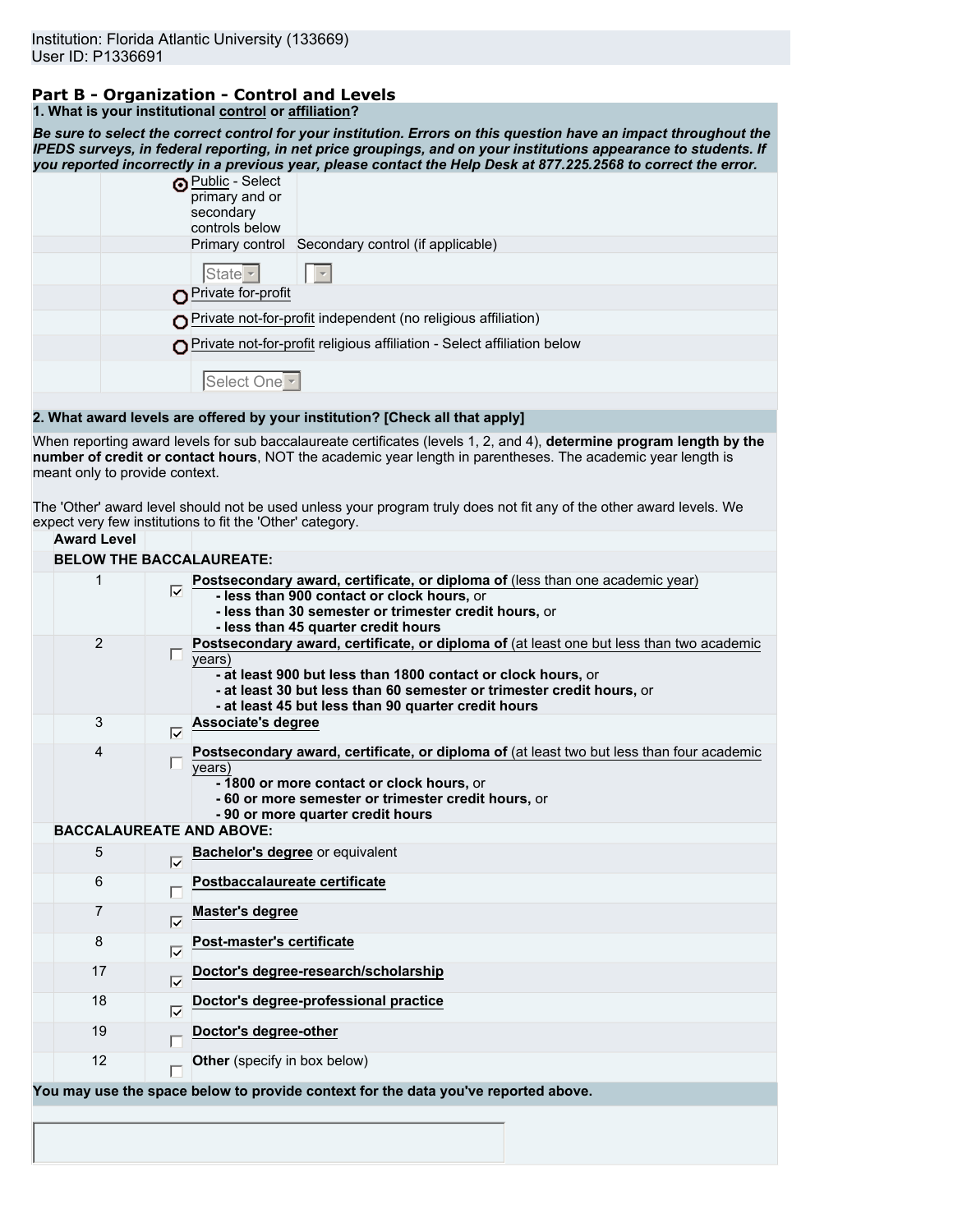### **Part B - Organization - Calendar System**

*Your response to the next question determines how your institution reports Institutional Characteristics student charges data in the fall, Student Financial Aid data in the spring, and Graduation Rates data in the spring. It also impacts the net price calculation in the Student Financial Aid survey.*

*If the calendar system differs from prior year or requires a change, please contact the Help Desk at 877.225.2568.*

### **3. What is the predominant calendar system at the institution? [Choose one]**

**Academic Year Reporting Method** (Standard academic terms)

*Selecting one of the following calendar types determines that your institution will provide Student Financial Aid and Graduation Rates data based on a FALL COHORT and student charges data for a full ACADEMIC YEAR.* **Semester** 

**Quarter** 

**O**Trimester

04-1-4 or similar plan

**Program Reporting Method** (Other calendar system)

*Selecting one of the following calendar types determines that your institution will provide Graduation Rates data based on a FULL-YEAR COHORT, Student Financial Aid data on the 3 month cohort from Fall Enrollment, and student charges data by PROGRAM.*

Differs by program

Continuous basis (every 2 weeks, monthly, or other period)

**Hybrid/Mixed Reporting Method** (Standard academic terms, other academic calendar)

*Selecting the hybrid calendar type determines that your institution will provide Graduation Rates data based on a FULL-YEAR COHORT, Student Financial Aid data on the 3 month cohort from Fall Enrollment, and student charges data for a full ACADEMIC YEAR.*

Hybrid (Other academic calendar)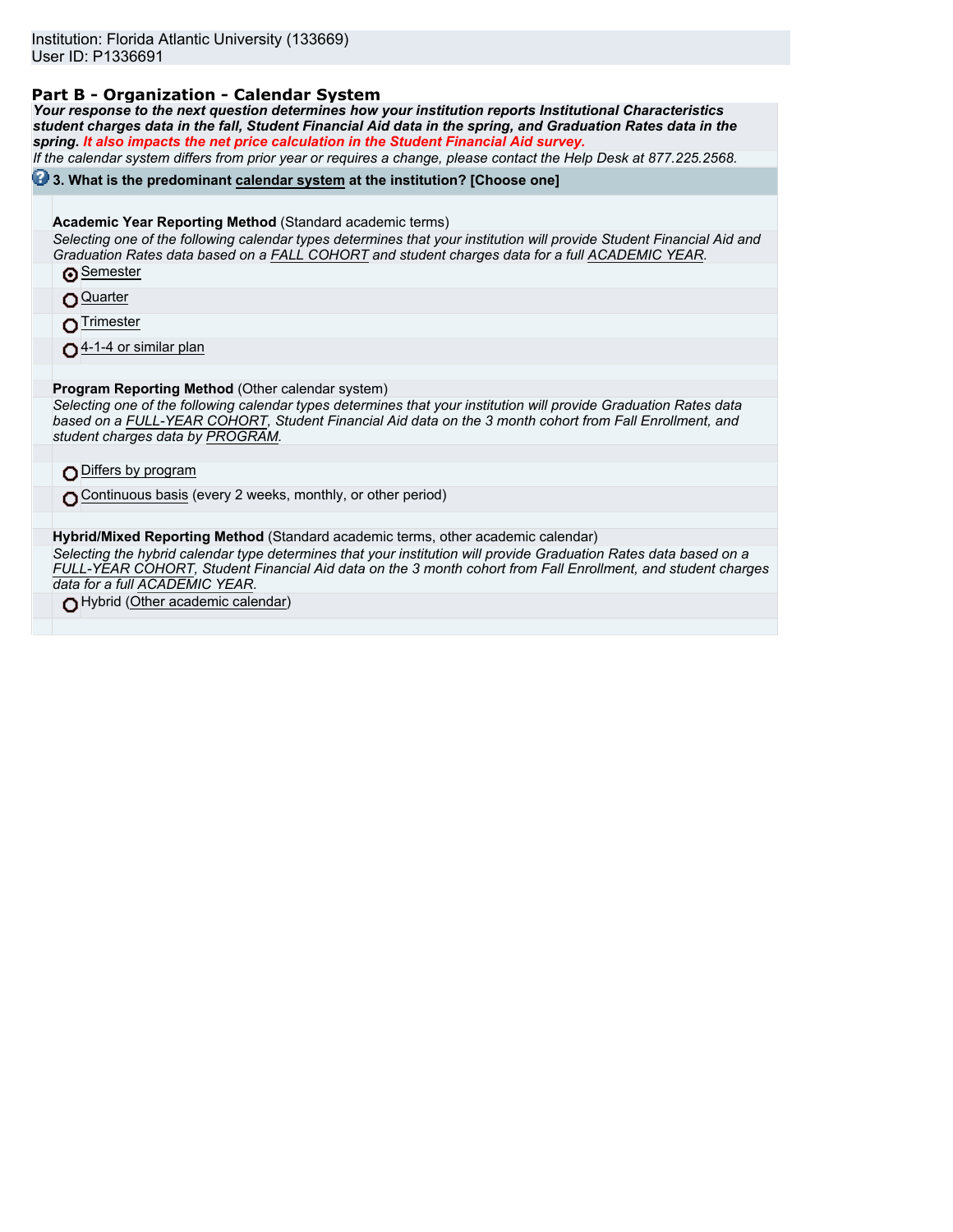### **Part B - Organization - Student Enrollment**

### **4. Does your institution enroll any of the following types of students?**

#### *Include all levels offered by your institution, even if there are no students currently enrolled at that level.*

*Responses to this question determine which screens will be generated for reporting academic year tuition charges, and for reporting Fall Enrollment during the spring collection. Additionally, checking Yes for full-time, first-time,*

*degree/certificate-seeking undergraduate students determines that your institution must report cost of attendance data (on the IC component) and Student Financial Aid data for these students.*

|                                                         | <b>Full-time</b> |    | <b>Part-time</b> |     |  |    |  |     |
|---------------------------------------------------------|------------------|----|------------------|-----|--|----|--|-----|
| Undergraduate (academic or occupational programs)       |                  | No | G                | Yes |  | No |  | Yes |
| First-time, degree/certificate-seeking undergraduate    |                  | No |                  | Yes |  | No |  | Yes |
| Graduate (not including doctor's-professional practice) |                  | No |                  | Yes |  | No |  | Yes |

**5. Does your institution enroll students in doctor's-professional practice programs? Checking 'yes' for this question will allow your institution to report graduate level students in Fall Enrollment. If you select 'yes' to enrolling students in one of the listed programs, you will also report tuition for the appropriate program(s).**

|   | <b>No</b>                                                                                                                                                                                                                            |
|---|--------------------------------------------------------------------------------------------------------------------------------------------------------------------------------------------------------------------------------------|
| C | Yes                                                                                                                                                                                                                                  |
|   | Do you enroll students in one of the following?                                                                                                                                                                                      |
|   | Chiropractic (D.C. or D.C.M.), Dentistry (D.D.S. or D.M.D.), Medicine (M.D.),<br>Optometry (O.D.), Osteopathic Medicine (D.O.), Pharmacy (Pharm.D.), Podiatry<br>(Pod.D., D.P., or D.P.M.), Veterinary Medicine (D.V.M.), Law (J.D.) |
|   | <b>No</b>                                                                                                                                                                                                                            |
|   | Yes<br>C                                                                                                                                                                                                                             |

**6. For Fall 2007, did your institution have any full-time first-time degree/certificate-seeking students enrolled in**

#### **programs at the baccalaureate level or below?**

*If you answer Yes to this question, you will be required to provide Graduation Rates data for the 2007-08 cohort in the winter collection. If you answer No to this question, indicate the reason you are not required to report Graduation Rates for the cohort year requested.*

*If you reported any full-time, first-time degree/certificate-seeking undergraduates on the 2007-08 Enrollment survey, the data will be preloaded below.*

|   | <b>No</b> |                                                                                     |
|---|-----------|-------------------------------------------------------------------------------------|
|   |           | This institution did not enroll full-time, first-<br>time (undergraduate) students. |
|   |           | This institution did not offer programs at or<br>below the baccalaureate level.     |
|   | 08.       | This institution was not in operation in 2007-                                      |
| G | Yes       |                                                                                     |
|   |           |                                                                                     |

**Full-time, first-time degree/certificate-seeking students from 2007-08 Enrollment survey (GR Cohort) 2,513**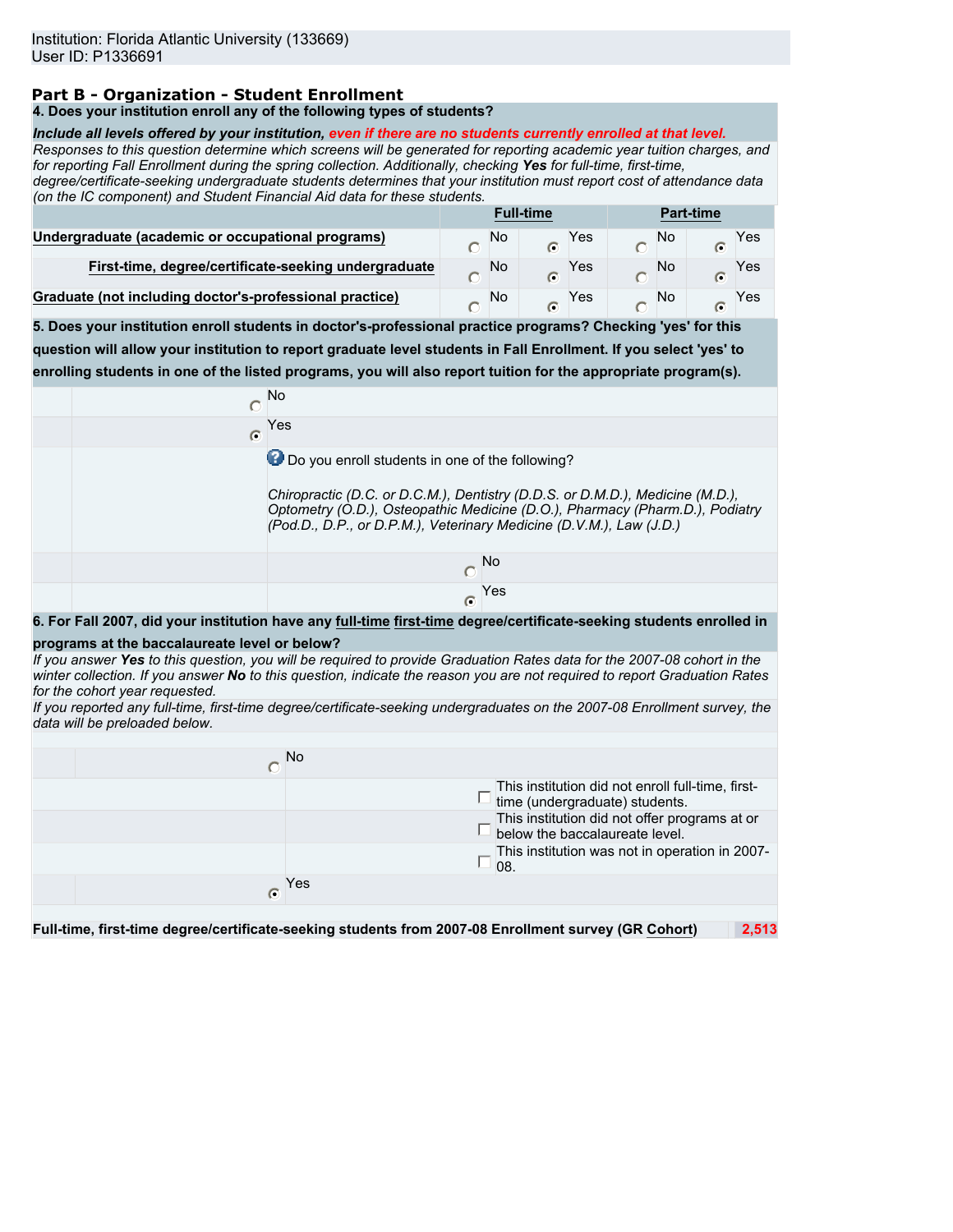# **Part B - Multi-institution or Multi-campus Organization**

**7. Multi-institution or multi-campus organization**

**Is the institution part of a multi-institution or multi-campus organization that owns, governs, or controls the institution? Do NOT indicate a religious affiliation here; that information is collected separately.**

*If you need assistance or need to make changes, contact the Help Desk at 1-877-225-2568. You will not be able to lock your submission if this question is blank.*

No, this institution **IS NOT** a part of a multi-institution or multi-campus organization that owns, governs, or controls the institution.

Yes, this institution **IS** a part of a multi-institution or multi-campus organization that owns, governs, or controls the institution.<br>112090

State University System of Florida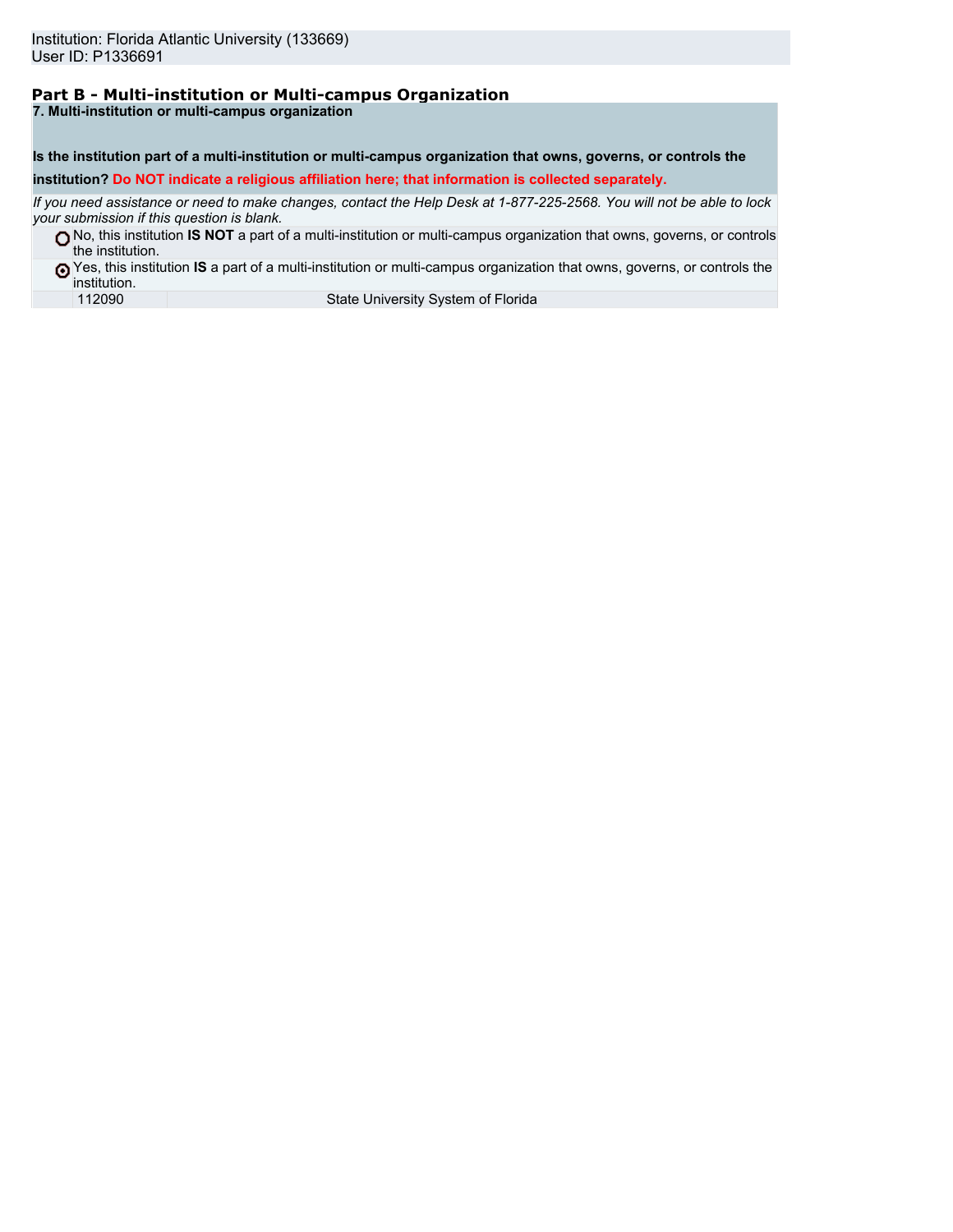### **Summary**

### **Institutional Characteristics Header Component Summary**

IPEDS collects important information regarding your institution. All data reported in IPEDS survey components become available in the IPEDS Data Center and appear as aggregated data in various Department of Education reports. Additionally, some of the reported data appears specifically for your institution through the College Navigator website and is included in your institution's Data Feedback Report (DFR). The purpose of this summary is to provide you an opportunity to view some of the data that, when accepted through the IPEDS quality control process, will appear on the College Navigator website and/or your DFR. College Navigator is updated approximately three months after the data collection period closes and Data Feedback Reports will be available through the [Data Center](http://nces.ed.gov/ipeds/datacenter/) and sent to your institution's CEO in November 2014.

Please review your data for accuracy. If you have questions about the data displayed below after reviewing the data reported on the survey screens, please contact the IPEDS Help Desk at: 1-877-225-2568.

| <b>GENERAL INFORMATION</b>   |                                                                                                                                                                                                                                                                                                                                                             |  |  |  |
|------------------------------|-------------------------------------------------------------------------------------------------------------------------------------------------------------------------------------------------------------------------------------------------------------------------------------------------------------------------------------------------------------|--|--|--|
| <b>Educational Offerings</b> | Academic                                                                                                                                                                                                                                                                                                                                                    |  |  |  |
| Control                      | Public<br>Primary Control: State<br>Secondary Control: N/A                                                                                                                                                                                                                                                                                                  |  |  |  |
| Award Levels Offered         | Less than one academic year<br>Associate's degree<br>Bachelor's degree<br>Master's degree<br>Post-master's certificate<br>Doctor's degree - research/scholarship<br>Doctor's degree - professional practice                                                                                                                                                 |  |  |  |
| Reporter Type                | Academic                                                                                                                                                                                                                                                                                                                                                    |  |  |  |
| Calendar System              | Semester                                                                                                                                                                                                                                                                                                                                                    |  |  |  |
| Levels of Enrollment Offered | Full-time Undergraduate<br>Full-time First-time, degree/certificate-seeking Undergraduate<br>Full-time Graduate (not including doctor's professional)<br>Part-time Undergraduate<br>Part-time First-time, degree/certificate-seeking Undergraduate<br>Part-time Graduate (not including doctor's professional)<br>Doctor's - Professional Practice Programs |  |  |  |
| System                       | State University System of Florida                                                                                                                                                                                                                                                                                                                          |  |  |  |